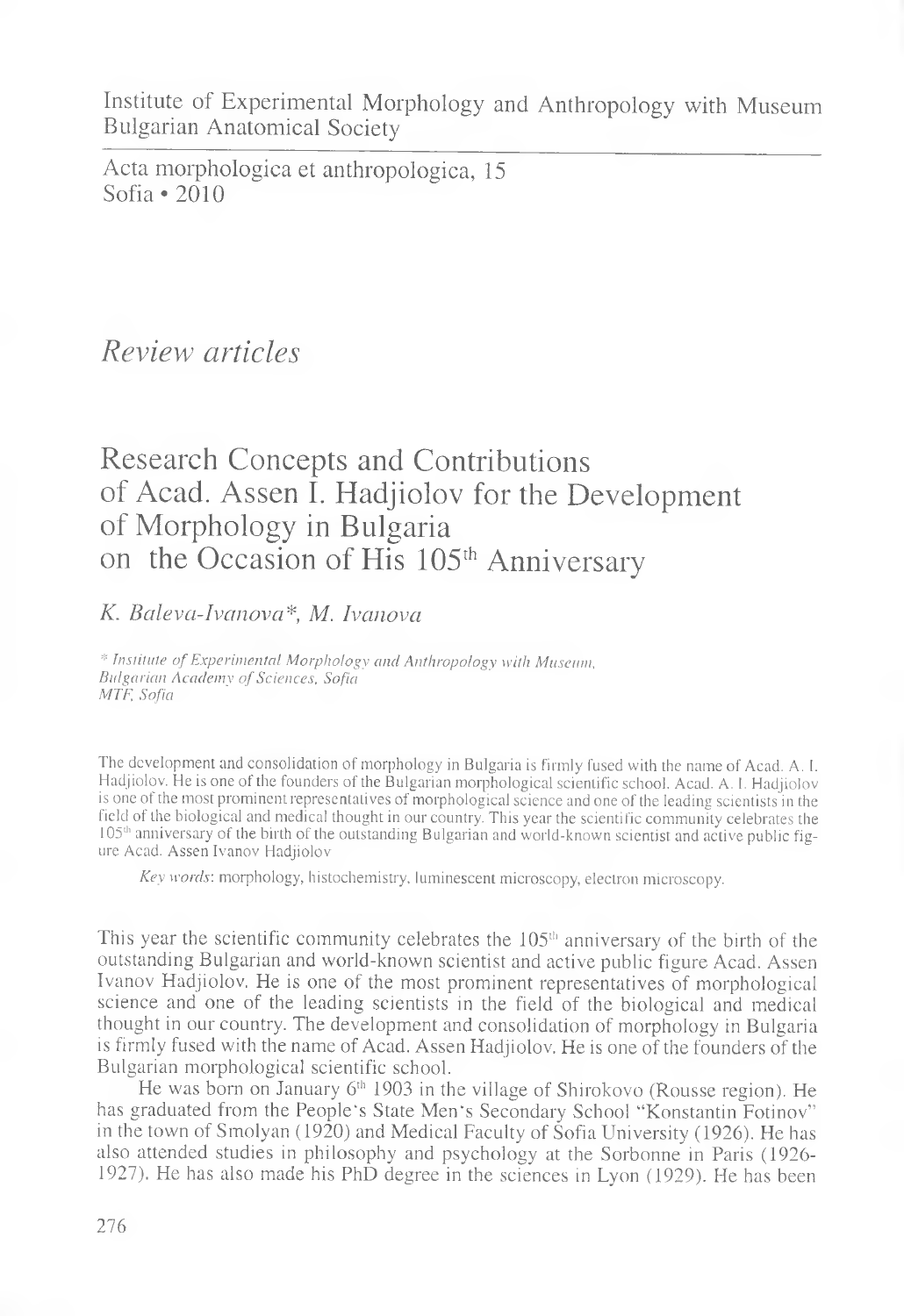elected and nominated consecutively as follows: assistant-professor at the Chair of Histology and Embryology at the Medical Faculty in Sofia (1928), associate professor (1930), full professor (1945), corresponding-member at the Bulgarian Academy of Sciences (1947) and full member-academician (1952).

In his over 1000 papers, monographs and textbooks important studies on the histochemistry of lipids, the proper luminescence of cells and tissues, cytobiology and histobiology of the sexual, connective, blood, nervous and epithelial tissues have been highlighted. Acad. A. I. Hadjiolov has developed the concept of the tissue organoid; he has offered a histobiological classification and systematization of the tissues and organs, etc. These are well-known not only in Bulgaria, but throughout the world as well. He is the author of a number of textbooks and monographs in cytology, histology, embryology and haematology. In the field of morphological sciences acad. Asen I. Hadjiolov has numerous and original contributions with international recognition. He has profoundly developed the concept of the "Morphological metabolism of lipids". Acad. A. I. Hadjiolov has also created and developed a theoretical concept of the structure and evolution of cells up till their integration in the so-called "tissue organoid". His ideas on the classification of the tissues are also of importance. He has attached to the accepted and recognized four classical tissues in histology (epithelial, connective, muscle and nervous tissues) yet another two – the sexual and blood ones.

Acad. A. Hadjiolov is the founder of luminescent microscopy in Bulgaria. In the field of the luminescent analysis of the cells and tissues he has published as early as 1930 a monograph named: "A study on the actinoluminescent properties of the tissues by filtered ultraviolet rays. The light of Wood and its application in histology and medicine". He has isolated from frog's skin three fractions pterine (ranopterines) and has proved their effect on the proliferation and differentiation of haemopoietic cells.

For the first time in literature in 1966 in collaboration with J. Jordanov et al. he has described the ultrastructural organization of the so-called vitellin body of Balbiani in the ooplasm of chicken oocyte as complex of a centrosomes, mitochondria, and Golgi vesicles cisterns.

Of importance are also his investigations on the action of ionizing irradiation on sexual tissue. They bring about to the revealing at the cellular level of the differing degrees of radio-sensitivity at the different degrees of radio-sensitivity at the different stages of spermatogenesis and oopoiesis. Also provoking an interest are his studies in 1977 conducted in collaboration with A. Manina, E. Zaprianova, A. Boyadjieva et al. on the adaptational - compensatory reaction of the brain upon irradiation [5].

The tributes of Acad. Hadjiolov in the area of studies on the blood, sexual and nervous tissues reviewed in his profound works: "On the sexual and blood tissues" (1932); "Historical and the theoretical survey of the blood tissue" (1941); "Textbook in histology and microscopic anatomy" (1946 - 1958); "Fundaments of haematology" (1950); "Methodological Importance of the Tissue and Organ Biology" (1959); " The Problem of monocytes and macrophages from the point of view of organ biology" (1961); " An attempt for a physical-chemical and colloidal theory of cariokinesis with respect to the phylogenesis of the cell and tissues" (1961), etc.

His investigations carried out in the period 1958-1968 in collaboration with N. Damova at al. on the nervous system pertain mainly to the embryonic development of the cerebral hemispheres in the human. They contribute to the establishing of certain dependencies and facts in the morpho- and histogenesis of the hemispheres.

For the first time in the Bulgarian individual the system of the erythrocyte glutamatepyruvate transaminases has been characterized by A. I. Hadjiolov, E. Yaneva et al. in the period of 1979-1986 for the separation of which an own method has been devised. A number of other novel methods created by A. I. Hadjiolov et al. have been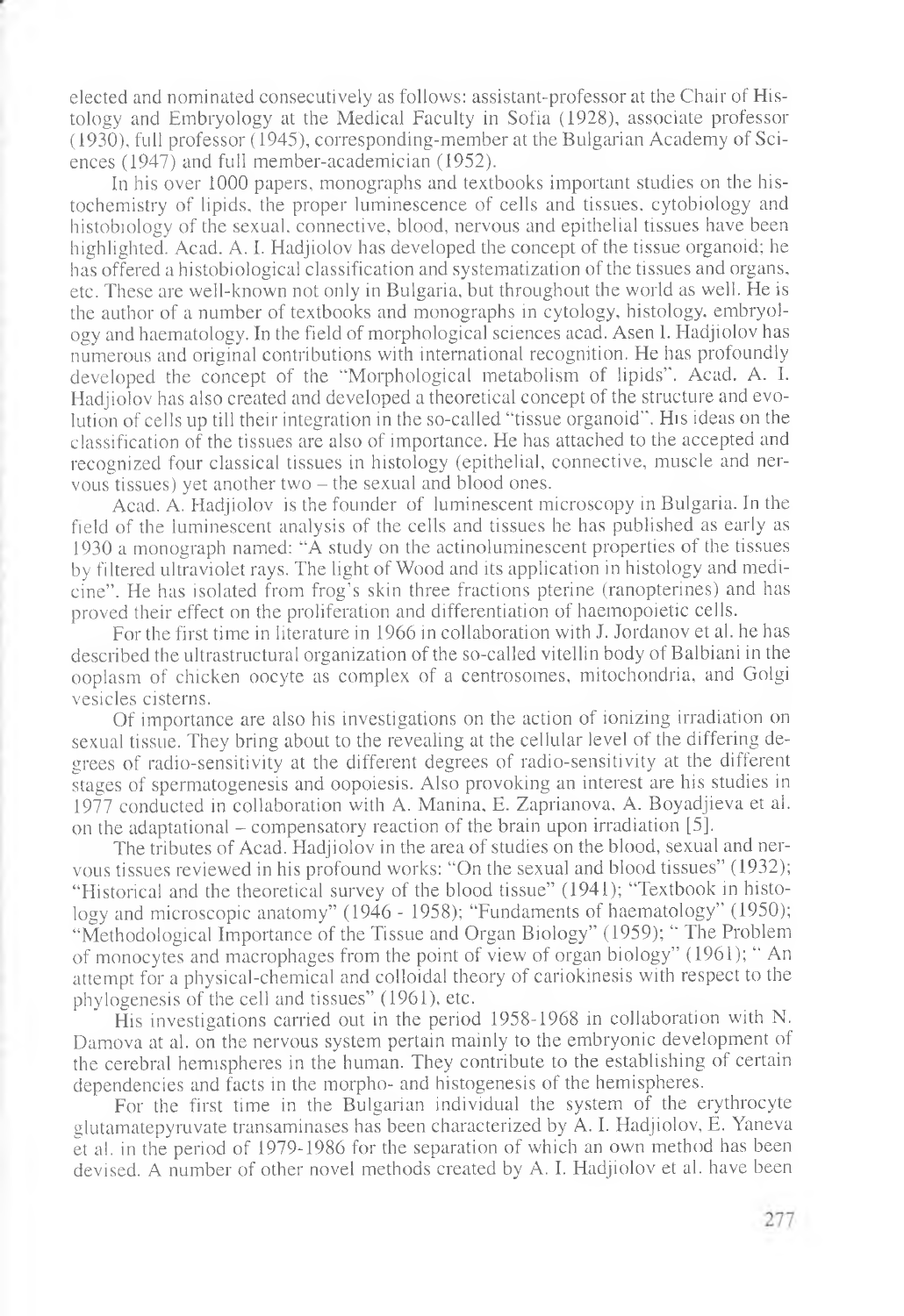introduced in practical application. Methods for histochemical detection of lipids in the cells and tissues by hydrotropic solutions of lipid dyes based on new principles have been created by A. I. Hadjiolov et al. The hydrotropic method created by A. 1. Hadjiolov et al. The hydrotropic method of Hadjiolov has been adopted in the world histochemical practice and is reviewed in most of the histochemistry manuals. In 1972 A. I. Hadjiolov has created together with E. Zvetkova a fluorescent-cytochemical method for nuclear fluorochroming with berberin-sulphate after DNA-denaturation. This method based on the differing intensity of light and morphology of the eu- and heterochromatin in the bone marrow allows for a good differentiation between the mature normal cells and both the immature and neoplastic ones. They have also described a fluorescent - cytochemical method with acridine yellow for proving the acidic glucosaminglycans and epithelial mucines on crystal sections. This method is fast and widely used in practice [1]. His studies in the fields of history and popularization of science are also of contributing nature.

Acad. A. I. Hadjiolov was not a highly knowledgeable scientist but also a longyears profound teacher and good organizer of science in our country. He created the Bulgarian morphological school with dozens of disciples and followers. During his 40 year long teaching career he has been supplying deep histological knowledge on the structure of the organism and its alteration in norm and pathology to his thousands of students and PhD graduates. With his legacy is also connected the building and development of major research and teaching scientific institutions. The scientific and staff work contributions of Acad. A. I. Hadjiolov are also very significant as a long-standing Head (Chief) of the Chair in Histology and Embryology at the Medical Faculty (Department) of Sofia University (1930-1968). In 1947 acad. A. I. Hadjiolov together with acad. D. Orahovetz have laid the foundations of (have found) the Institute of Experimental Medicine at the Biology Department of the BAS. Acad. A. I. Hadjiolov has been elected Deputy-Director (1952-1953) and Head (Chief) of the Section of Histology. Embryology and Experimental Medicine (1947-1953). He is the founder and first Director of the Institute of Morphology at the Department of Biological and Medical Sciences at the Bulgarian Academy of Sciences in Sofia and has been elected Head of the Department of comparative embryology in the same institute (1953-1974). Under his guidance the Institute of Morphology  $-$  BAS has grown to be the leading scientific institution in our country, developing at the international level a number of up-to-date significant trends in the fields of morphology and anthropology.

He has taken an active participation in a number of academic managerial activities being elected as follows: Deputy Scientific secretary of BAS (1950-1953); Scientific Secretary of BAS (1953-1956) and Chief Scientific Secretary of BAS (1955-1956).

For his merits as a brilliant organizer and outstanding scientist he has been elected deputy-chairman of the Bulgarian Doctors\* Union and Chairman of its Sofia branch. He is also founder of the Union of Scientists in Bulgaria and its first Chairman (1944 1990). He was also elected Chairman of the newly created Association of the Bulgarian anatomists, histologists and embryologists (1959-1967) [2, 3, 4. 6].

Acad. A. I. Hadjiolov is a long-standing member of the Editorial Board at BAS (1956-1973), "The Journal of BAS" and "Nature", "Praemedicus", etc.

With his broad vision on the organization and development of science and morphology he has authoritatively represented Bulgarian science and BAS at numerous international forums and meetings.

The high estimate given by our and the world scientific community is expressed in his election as first Chairman and founder of the Union of Scientists and the Bulgarian association of anatomists, as member of the National Commission and Chairman of the Department of Physical-Mathematical and Natural Sciences at UNESCO, correspon